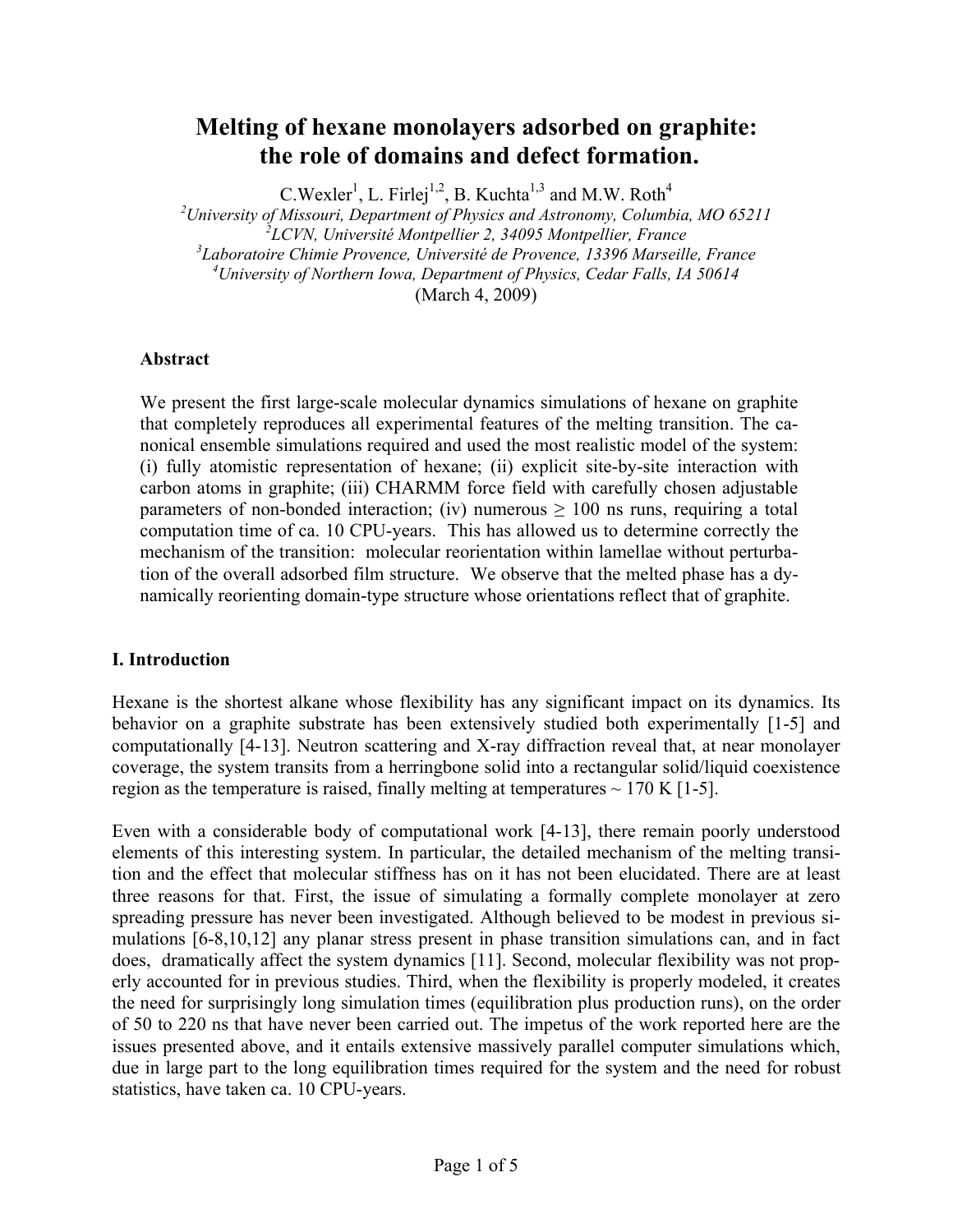#### **II. Computational aspects**

The all-atom description of hexane molecule used in the present study comes from the Brookhaven Protein Data Bank (PDB) [16]. The initial low-temperature configuration has an important departure from the previous ones [6-12]. There are  $N = 104$  hexane molecules in a herringbone arrangement atop a six-layer 68.16 Å x 68.88 Å graphite structure. Such a structure has virtually no spreading pressure. Molecular Dynamic simulations were run for a total of 40 ns of stabilization followed by at least 100 ns of production runs. All other simulation parameters, including the standard CHARMM22 interaction parameters [14], were exactly the same as in a previous paper [12]. Here we focus only on one aspect of the model's molecular flexibility: how to correctly account for the intramolecular nonbonded van der Waals energies and Coulomb electrostatic potential. Within CHARMM22 force field, these interactions for 1-3 pairs (first through third neighbors on the same molecule) are not included, and those for 1-5 and beyond are fully included. However, one can scale the 1-4 interactions, and drastically modify the molecular stiffness. Many simulations employ a generic value of the scaling factor  $SF = 0.5$ , however, the assignment of such a value is poorly understood. In a recent study we have shown [13] that the optimal value of scaling factor for alkanes varies as a function of the chain lengths and we have determined the optimal SF value for hexane to be SF  $\approx 0.8$ . This value has been used in the present simulations.

#### **III. Results and Discussion**

The most important result emerging from the simulation is the mechanism of melting which is consistent with the experimental data [9] and was not reproduced in the previous papers [10,12].

Figure 1 shows the order parameters, as used before [12]. There is a profound and synchronous loss of order in the system at  $T = 170$  K, which is attributed to melting. The pair correlation function (not shown) also confirms that the system undergoes a sharp melting transition. It is noteworthy that the behavior of all the order parameters in Figure 1 illustrate that the system melts directly from a herringbone to the fluid, in contrast to all previous computer simulations where a nematic mesophase is observed [7,8,10-12].



Figure 1. Evolution of system structure (order parameters) with temperature: OP<sub>herr</sub>, herringbone structure; OPcomm, commensurability of the adlayer with the substrate;  $OP_{\text{nem}}$ , nematic-like phase;  $\Phi_4$ , square 2D structure; and  $\Phi_6$ , triangular 2D structure. Further details are given in Ref. 12.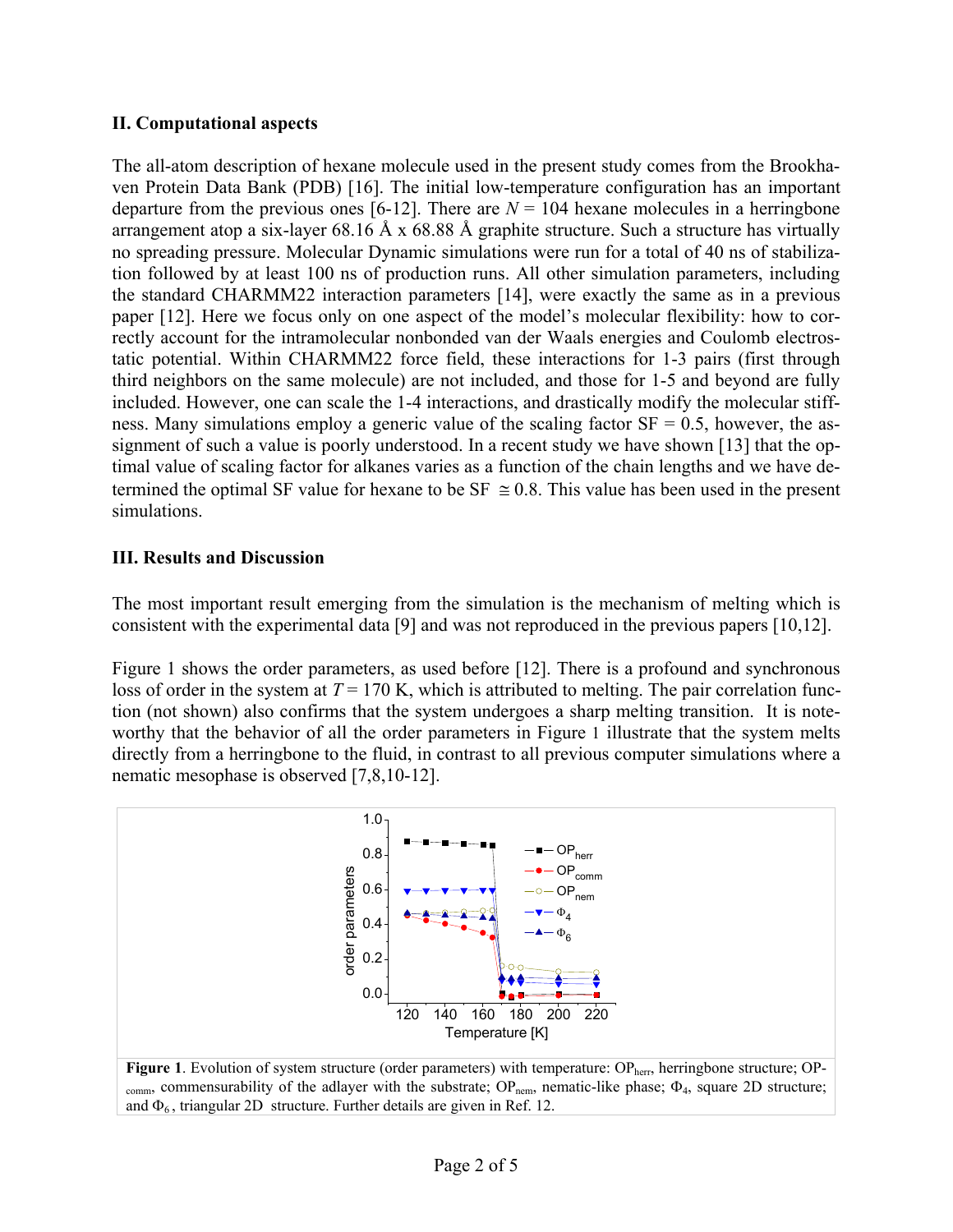

**Figure 2.** Configuration snapshots from  $T = 120K$  to 220K. Hexane carbons are blue and hydrogens are green for heights under 5 Å and become green and yellow, respectively if they are higher.

Figure 2 shows typical configurations of the layer at various temperatures. The formation of relatively large domains at the melting is evident; the domains size decreases with increasing temperature. The domains start to form before melting as the defects within the lamella  $OP_{nem}$  has a small positive slope which increases up until the loss of order at melting) and persist in the fluid phase ( $OP_{nem}$  does not vanish but stabilizes at the value  $\sim$ 0.2). Moreover, the azimuthal angle distributions (not shown) are consistent with this picture: even in the liquid a residual orientational order remains, suggesting that the dynamically forming domains orient themselves so as to reflect the symmetry of the underlying substrate.

The tilting of, and rotation about the long molecular axis also exhibit distinct signatures of melting. Figure 3 shows distributions of microscopic rolling angle  $\Phi$  (the angle between the plane formed by each three-body carbon segment in the molecule and the graphite substrate) [10,12]. In the solid there is virtually no population of out-of-plane rolling angles, which is in excellent agreement with experiment [1-3]. A peak grows at  $\Phi = 90^\circ$  as the temperature increases; it indicates that prior to melting molecules start to roll on their sides to create in-plane room and initiate melting. Finally, due to the long (100 ns) runs involved, fine points of the roll angle distributions can be detected, such as a lifting at 30º and 150º during melting. We interpret these changes in the distributions to indicate the presence of gauche defects coupled with rolling.

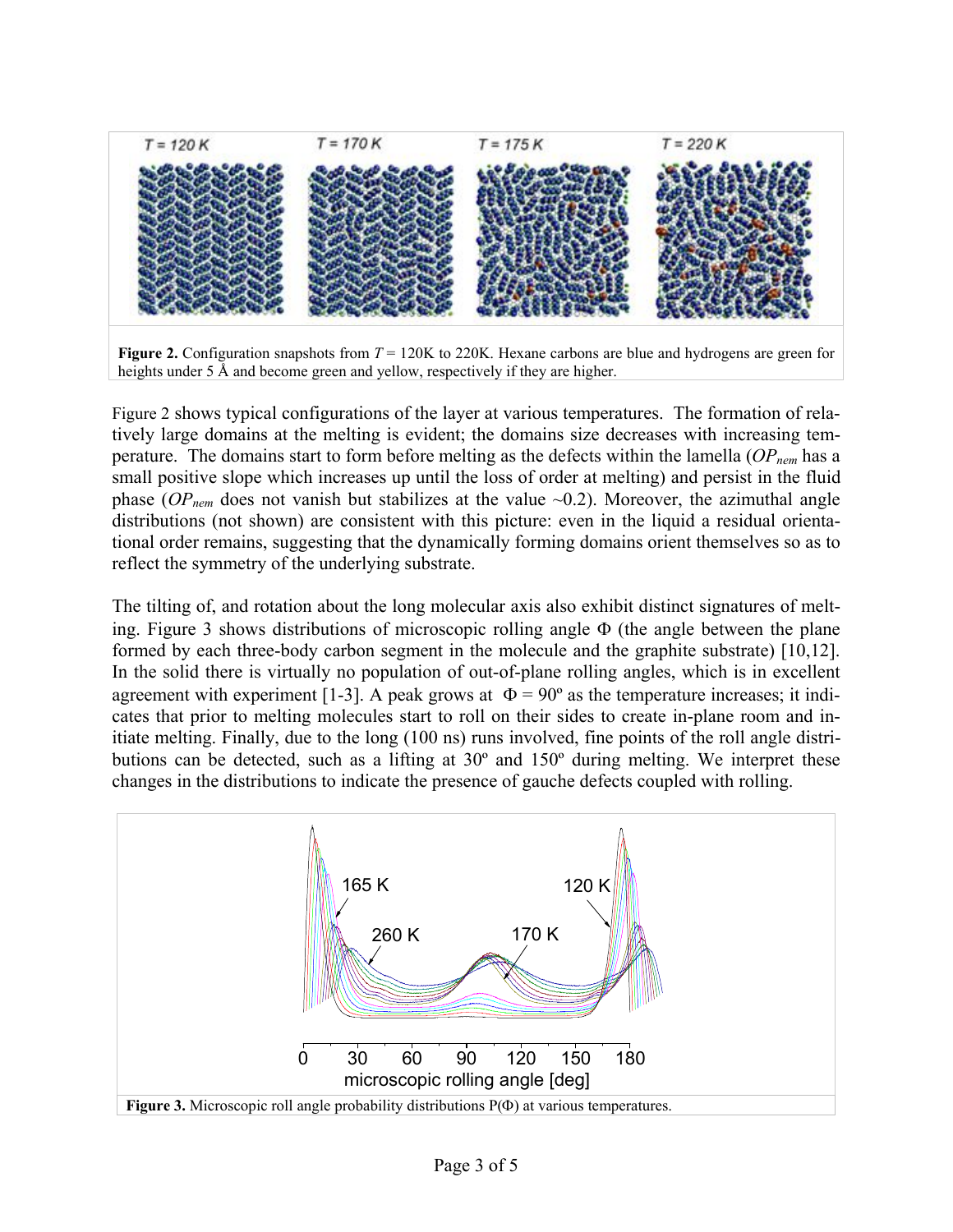

Figure 4 shows end-to-end length distributions and gauche defect fraction. The end-to-end distance distributions at various temperatures confirm the presence of molecular distortion with the emergence of the broad peak centered a little higher than  $5.5 \text{ Å}$ . This proves that melting is strongly determined by the possibility of molecular deformations. This unique feature of hexane can be seen by the breakdown of gauche defects by bond number in Fig. 4. Gauche defects do not propagate from the ends of the molecules inward: they occur over the entire molecule at once. This, in combination with in-plane space creation by rolling, drives the melting transition. This makes it clear, for the first time, why the melting transition of hexane adsorbed on graphite is so sharp compared to other systems.

#### **Conclusions**

There are two main conclusions that complete our previous studies of hexane layers adsorbed on graphite.

First, when the structure of the system is correctly modeled (the optimal scaling factor  $SF = 0.8$ ) is used [13]), the monolayer melts directly from the herringbone solid to a fluid with residual local order reflecting the symmetry of the underlying substrate. The melting dynamics proceeds by domain formation resulting from gauche deformation of molecules in concert with rolling and tilting. It is the first time that practically all experimental characteristics of the hexane melting have been reproduced and the phase transition mechanism explained with a help of numerical simulations. Additionally, we show that the structure of melted phase consists in a network of rectangular centered islands mobile in the fluid, in accordance with the scattering data [1-5,9].

 Second, as the molecules are flexible, equilibration times for the system can be surprisingly long and one can get a false sense of the simulation having stabilized if the statistics of the results is not properly analyzed. A significant computational effort is thus required, even for this relatively simple model system.

It was not surprising that the interaction model played the decisive role in getting the correct melting temperature. However, it is not intuitively evident that the scaling of the 1-4 nonbonded